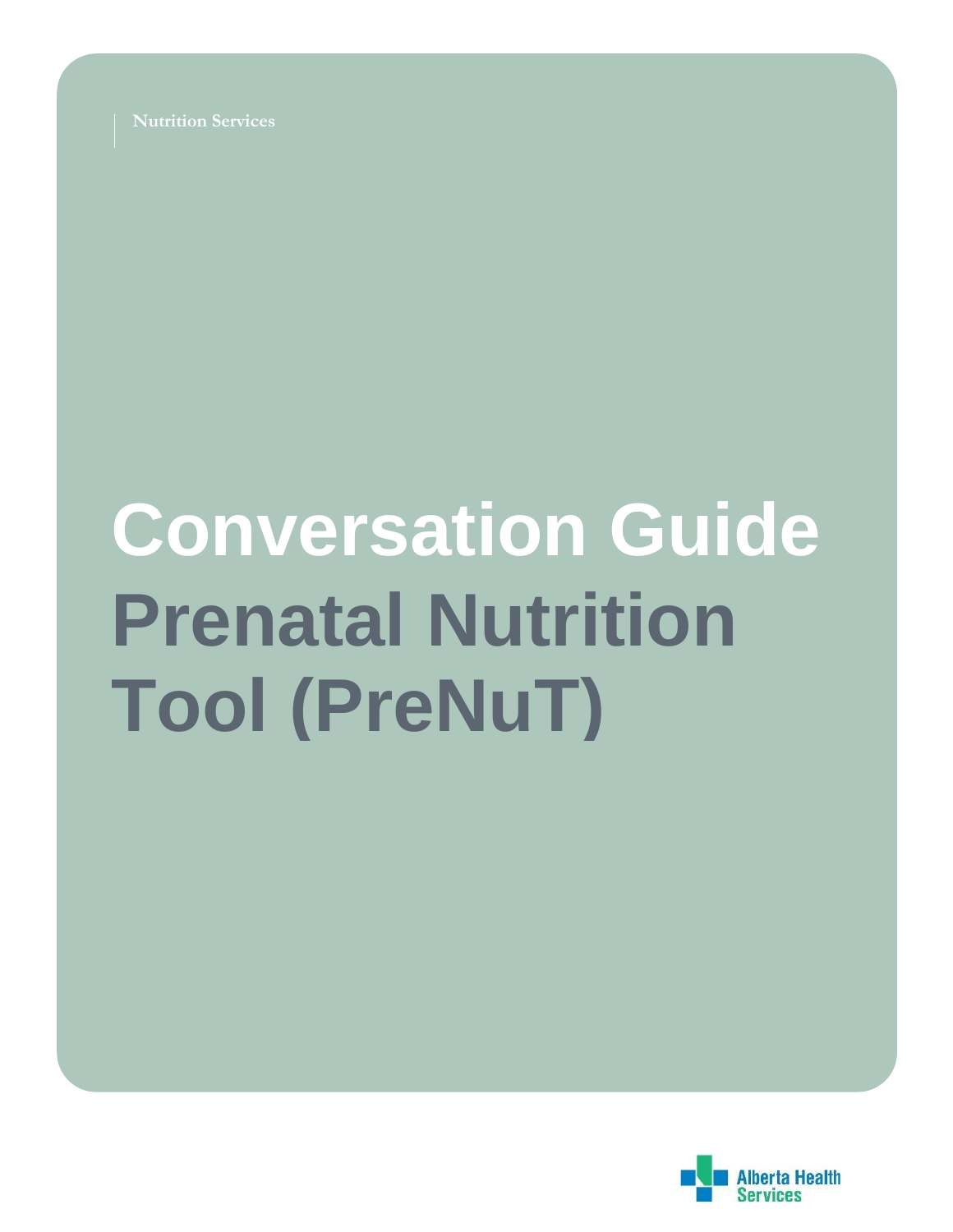© 2021 Alberta Health Services.



This copyright work is licensed under the Creative Commons Attribution-NonCommercial-NoDerivative 4.0 International license. To view a copy of this license, see https://creativecommons.org/licenses/by-nc-nd/4.0/. You are free to copy and distribute the work including in other media and formats for non-commercial purposes, as long as you attribute the work to Alberta Health Services, do not adapt the work, and abide by the other license terms. The license does not apply to AHS trademarks, logos or content for which Alberta Health Services is not the copyright owner

This material is intended for general information only and is provided on an "as is", "where is" basis. Although reasonable efforts were made to confirm the accuracy of the information, Alberta Health Services does not make any representation or warranty, express, implied, or statutory, as to the accuracy, reliability, completeness, applicability or fitness for a particular purpose of such information. This material is not a substitute for the advice of a qualified health https://creativecommons.org/about/downloads/professional. Alberta Health Services expressly disclaims all liability for the use of these materials, and for any claims, actions, demands or suits arising from such use.

 $\vert$  Contact [NutritionResources@ahs.ca](mailto:NutritionResources@ahs.ca)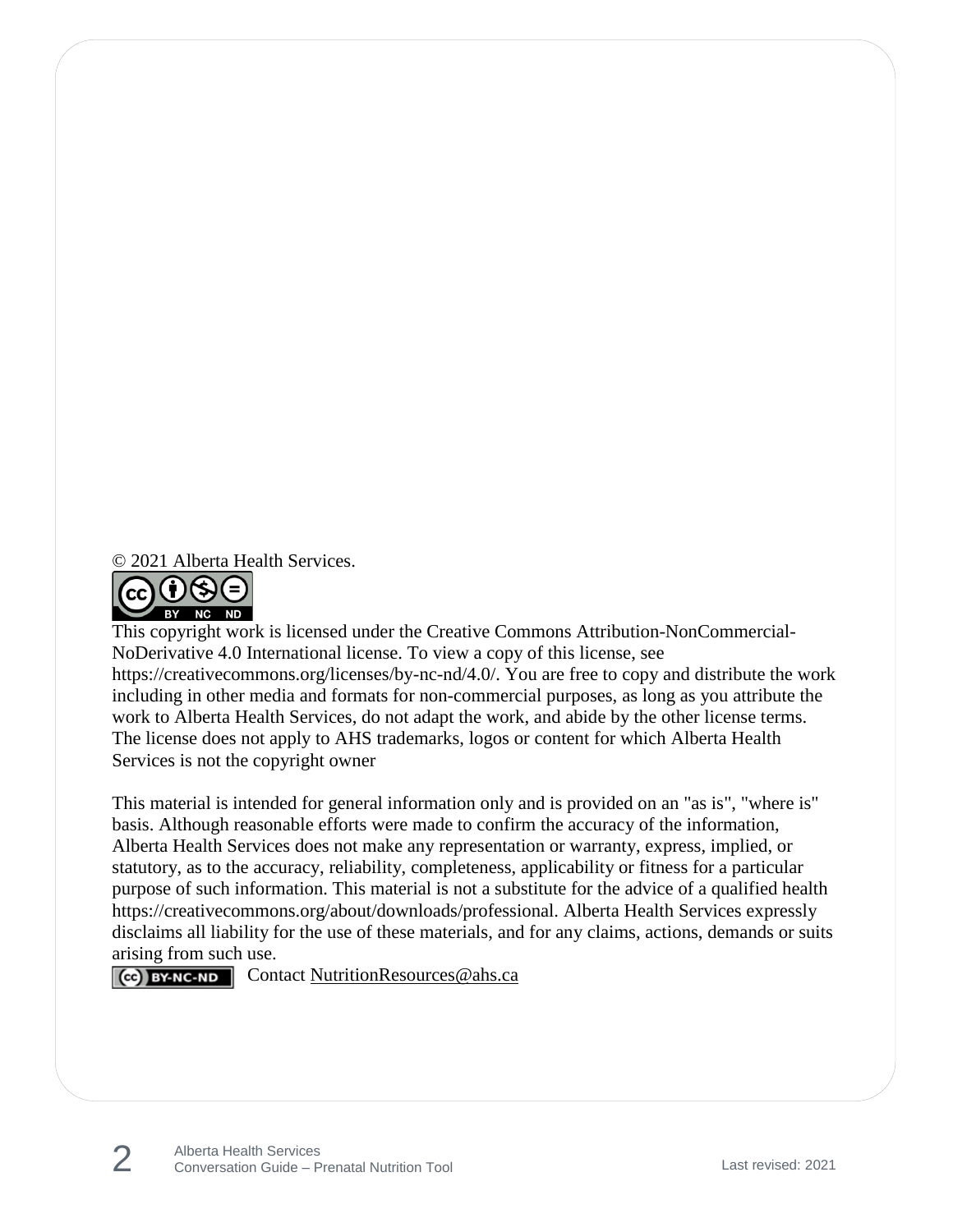# About this guide

The *Conversation Guide* is meant to support the Prenatal Nutrition Tool (PreNuT) questions. It can be used by the care provider who is asking the questions, or by another care provider, based on your program's processes and the client's responses to the questions. Research shows that clients want care providers to discuss nutrition information with them. The information provided here can help care providers have conversations with their clients on the nutrition topics included in the tool.

#### How to use this guide

- Complete the tool questions with your client.
- For each question, determine if the answer falls into the "Offer a Conversation" or "On the Right Track" category.

#### **Offer a conversation**

- A conversation is recommended.
- Focus your conversations with your client on these topics.
- These are the conversations to start with.

#### **On the right track**

- A conversation may be beneficial.
- 
- Determine who will have a conversation(s) with your client and when this will take place as per your processes.
	- How the care provider goes about having these conversations and who the care provider is, will vary, depending on how your unique project or program runs. Some projects may choose to discuss these topics in a group setting. Other projects may have conversations with clients one-on-one, in person or over the phone.
- Use the resources listed in the "Information to Support a Conversation" sections. These refer to client information on the topics asked about in the tool.
- Use a client-centred approach and allow your client to choose the topics to discuss further.
- If, after having a conversation, you feel your client would benefit from and/or appreciate further information, please refer as per usual processes.

3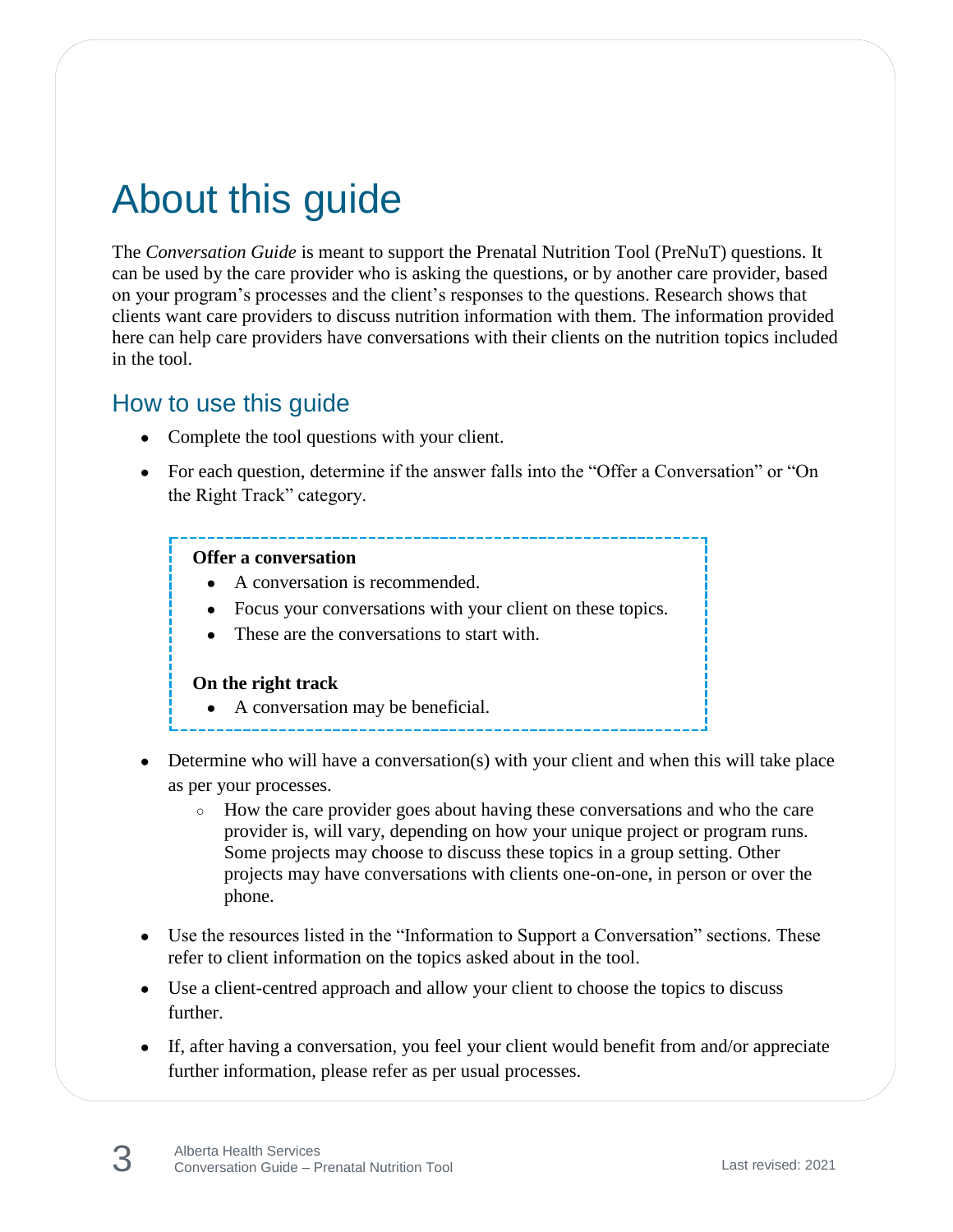## You will find supporting materials on the following 4 topic areas:



Alberta Health Services Conversation Guide – Prenatal Nutrition Tool Last revised: 2021

4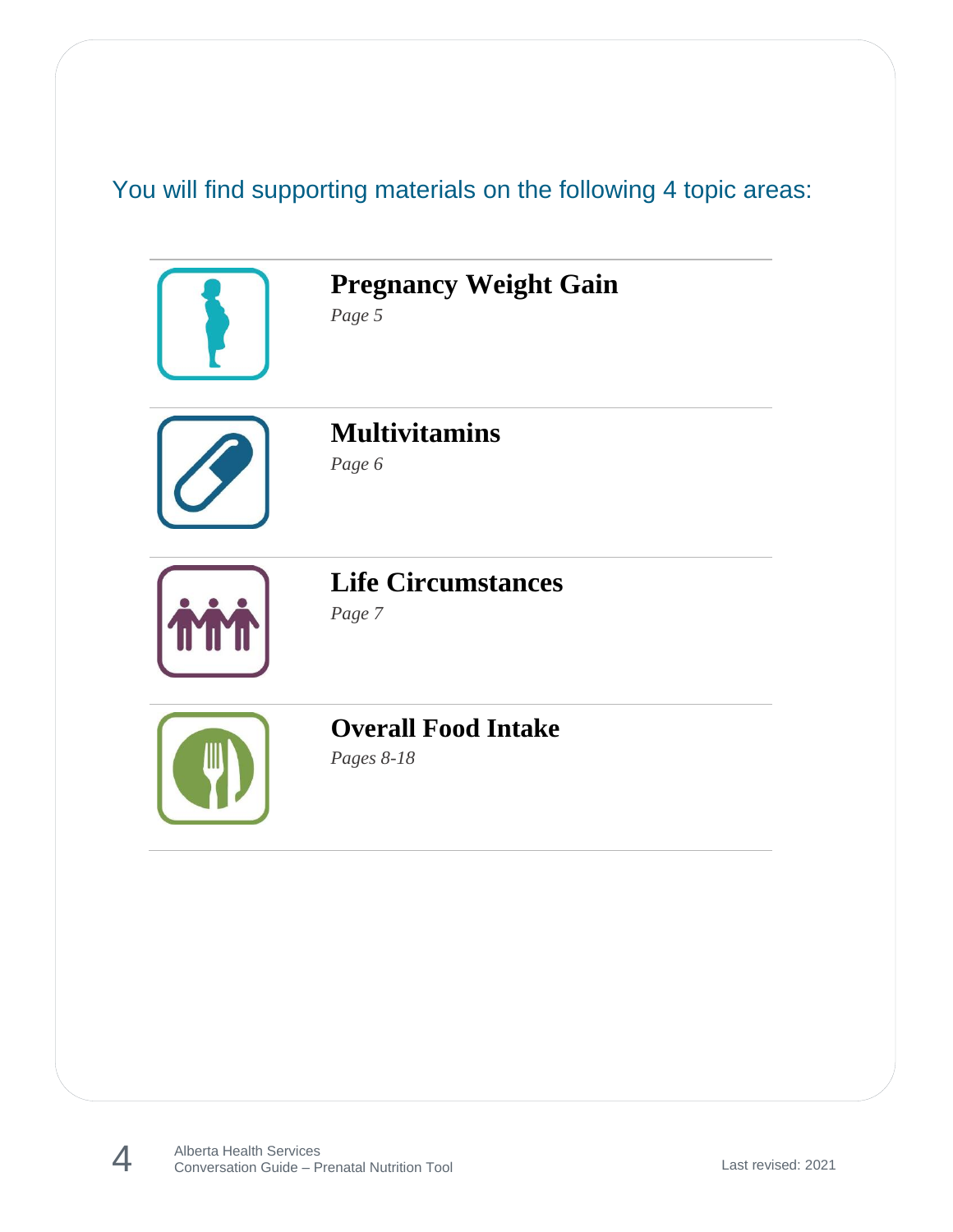

## **Pregnancy Weight Gain**

**1. Has a care provider talked to you about your weight gain in pregnancy? A care provider could be a dietitian, doctor, midwife or nurse.**

| On the right track if | Offer a conversation if                           |
|-----------------------|---------------------------------------------------|
| Client answers<br>Yes | Client answers<br>No.<br>ப<br>$\Box$ I don't know |

#### **Why Does This Matter?**

Weight gain is a normal and important part of a healthy pregnancy. Clients who have conversations with their health care providers about healthy weight gain during pregnancy are more likely to receive helpful advice and gain weight within the recommended range for their pre-pregnancy body mass index (BMI) category.

#### **Information to Support a Conversation**

Online:

- Healthy Parents, Healthy Children: [https://healthyparentshealthychildren.ca/im-pregnant/overview-of-pregnancy/growing](https://healthyparentshealthychildren.ca/im-pregnant/overview-of-pregnancy/growing-together/#healthy-weight-gain)[together/#healthy-weight-gain](https://healthyparentshealthychildren.ca/im-pregnant/overview-of-pregnancy/growing-together/#healthy-weight-gain)
- Interactive Weight gain tracker: <https://healthyparentshealthychildren.ca/resources/tools/weight-gain-calculator>

Paper:

• Healthy Parents, Healthy Children–Pregnancy & Birth  $(2^{nd}$  Edition): Pages 26-30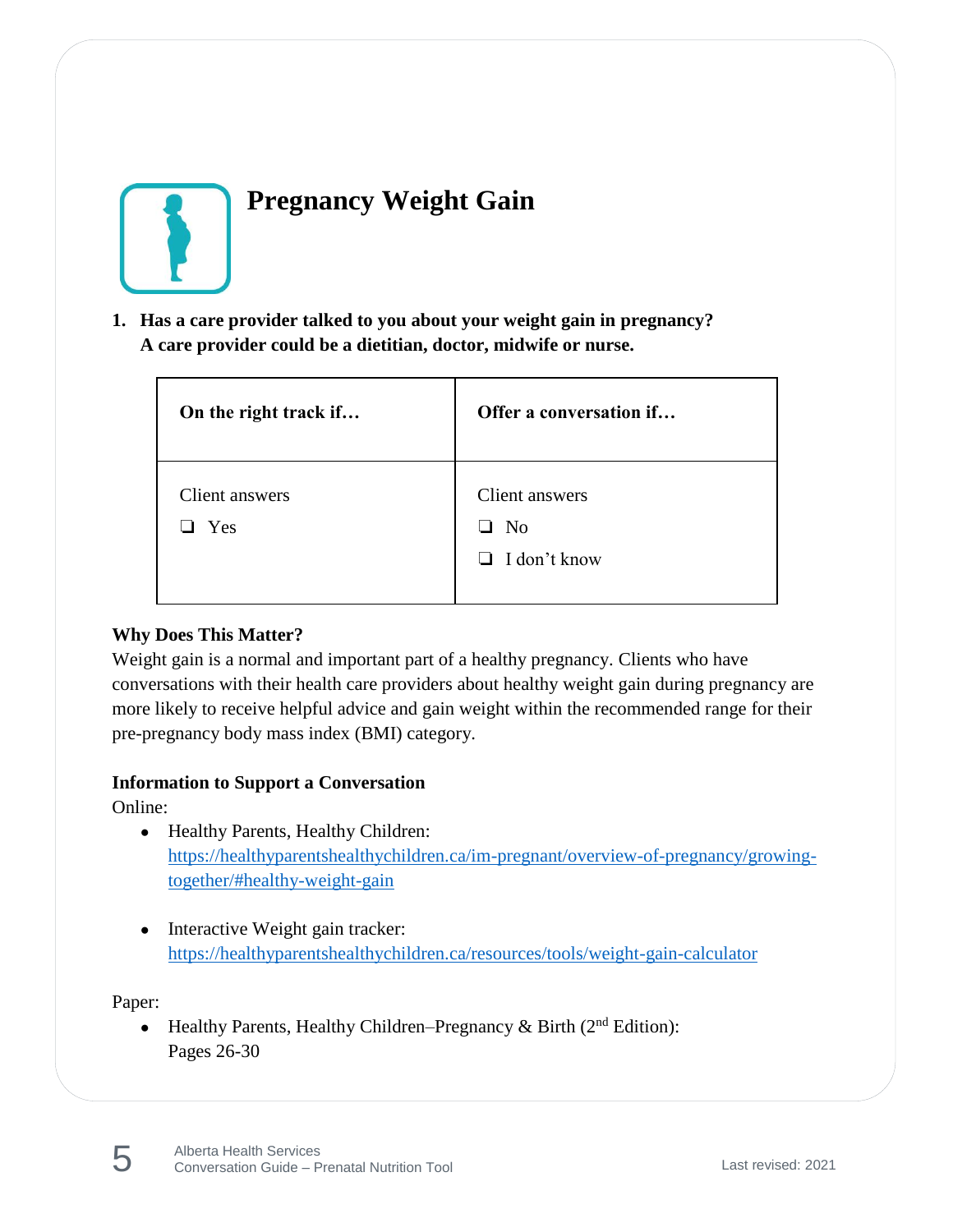

### **Multivitamins**

- **2. a) Are you taking a multivitamin every day?** 
	- **b) If yes, does your multivitamin have folic acid, iron, vitamin D and B12?**

| On the right track if                          | Offer a conversation if                                                            |
|------------------------------------------------|------------------------------------------------------------------------------------|
| Client answers<br>$\Box$ Yes to both a) and b) | Client answers<br>No to either a) or $b$ )<br>I don't know to either a) or b)<br>⊔ |

#### **Why Does This Matter?**

Healthy eating and taking a multivitamin every day are important in pregnancy. Check the label and make sure the multivitamin the client is taking contains:

- $\bullet$  0.4 mg (400 mcg) folic acid
- $\bullet$  16-20 mg of iron
- 400 IU vitamin D
- Vitamin B12

Some common multivitamins (prenatal vitamins) used in pregnancy contain 1 mg (1000 mcg) folic acid and 27 mg iron. These amounts are considered safe.

#### **Information to support a conversation?**

Online:

• Healthy Parents, Healthy Children: [https://healthyparentshealthychildren.ca/im](https://healthyparentshealthychildren.ca/im-pregnant/overview-of-pregnancy/eating-food-safety/#important-vitamins-and-minerals)[pregnant/overview-of-pregnancy/eating-food-safety/#important-vitamins-and-minerals](https://healthyparentshealthychildren.ca/im-pregnant/overview-of-pregnancy/eating-food-safety/#important-vitamins-and-minerals)

#### Paper:

6

• Healthy Parents, Healthy Children–Pregnancy & Birth  $(2^{nd}$  Edition): Page 33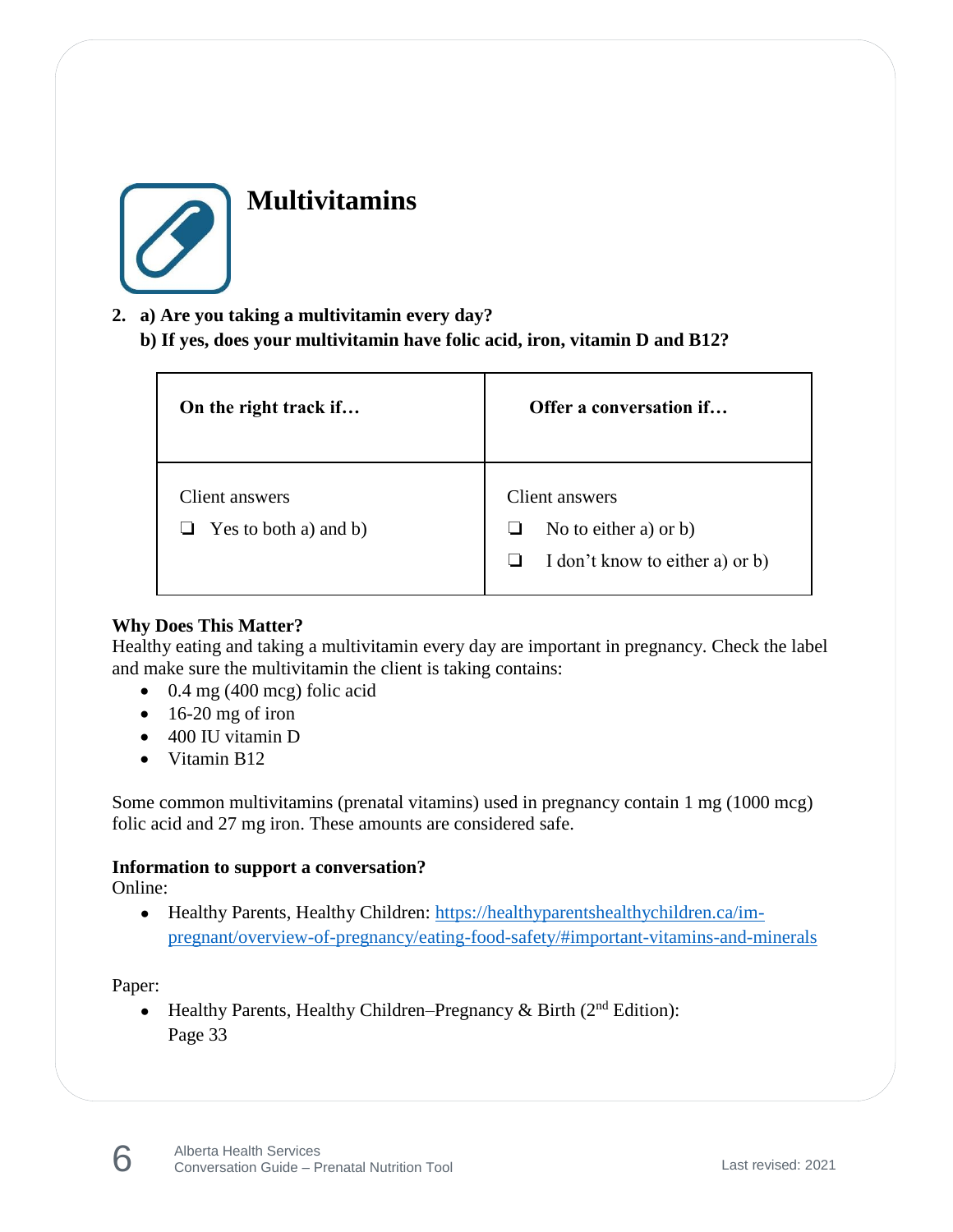

## **Life Circumstances**

#### **3. Do you ever have difficulty making ends meet at the end of the month?**

| On the right track if            | Offer a conversation if                                        |
|----------------------------------|----------------------------------------------------------------|
| Client answers<br>N <sub>o</sub> | Client answers<br>Yes<br>$\blacksquare$<br>$\Box$ I don't know |

#### **Why Does This Matter?**

There is a relationship between nutrition and income. When household finances are limited, it is harder to meet basic nutrition needs. Care providers can help a pregnant client to access government benefits and community supports.

#### **Information to Support a Conversation**

Online:

• Healthy Parents, Healthy Children: [https://healthyparentshealthychildren.ca/im](https://healthyparentshealthychildren.ca/im-pregnant/overview-of-pregnancy/growing-together/#prenatal-care)[pregnant/overview-of-pregnancy/growing-together/#prenatal-care.](https://healthyparentshealthychildren.ca/im-pregnant/overview-of-pregnancy/growing-together/#prenatal-care) Scroll down to the "Living on a Low Income" section. Review the [Government of Alberta –](https://www.alberta.ca/alberta-adult-health-benefit.aspx) Alberta Adult [Health Benefit Program](https://www.alberta.ca/alberta-adult-health-benefit.aspx) with your client.

Paper:

7

• Healthy Parents, Healthy Children–Pregnancy & Birth  $(2^{nd}$  Edition): Page 26. See "Living on a low income."

Additional income benefits may be available to your client. Assist your client in accessing 211 Alberta for information on financial benefits and programs. Options to contact 211 are by phone, text or chat: dial 2-1-1, text INFO to 211 or visit ab.211.ca/ and click "live chat".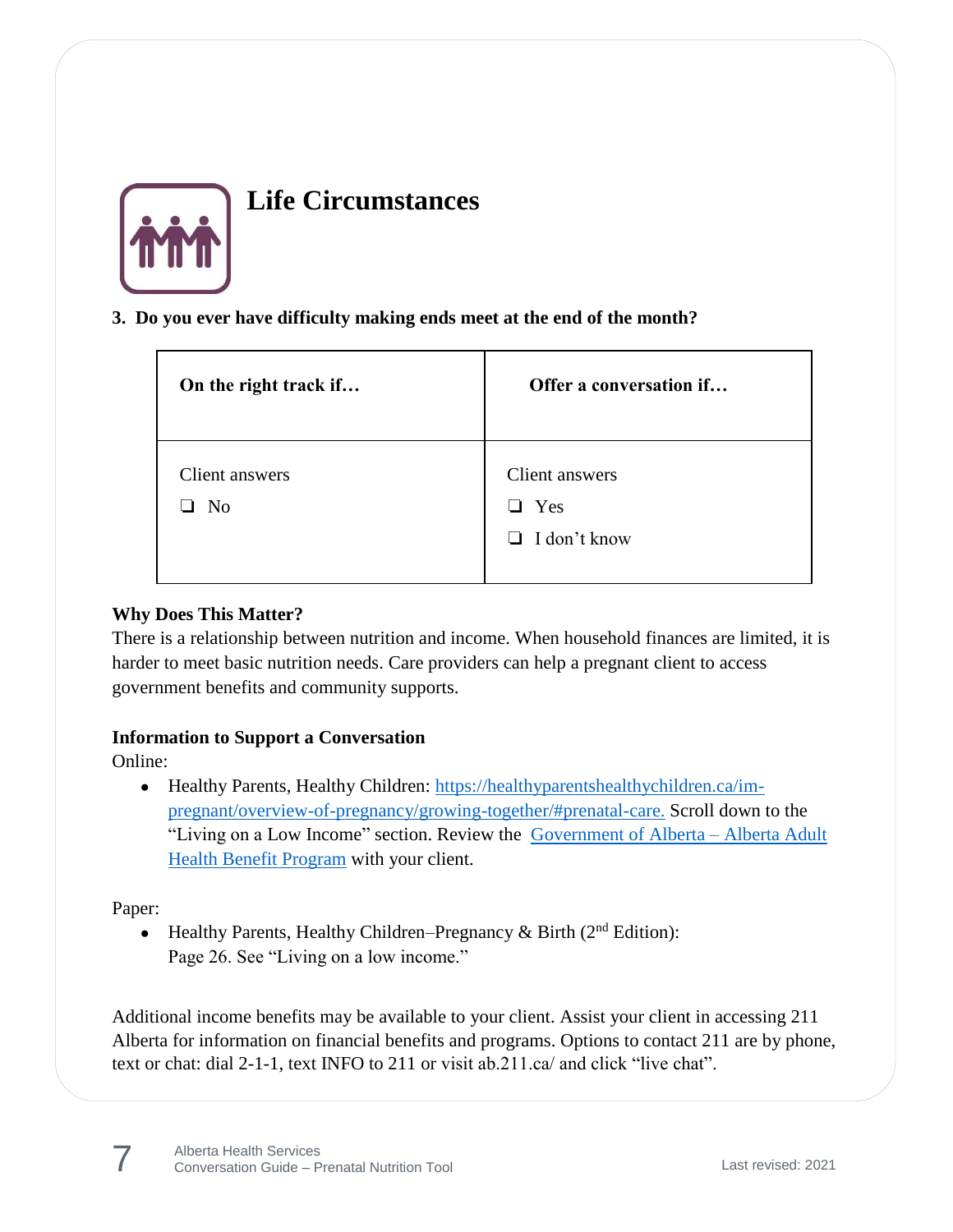

**Overall Food Intake** Vegetable and Fruit Intake

**4. Do you eat vegetables or fruit on most days?** *Most days means 5-7 days per week*

| On the right track if | Offer a conversation if     |
|-----------------------|-----------------------------|
| Client answers<br>Yes | Client answers<br>$\Box$ No |
|                       | $\Box$ I don't know         |

#### **Why Does This Matter?**

Vegetables and fruit are an important part of healthy eating. They contain important nutrients, such as fibre, vitamins and minerals.

#### **Information to Support a Conversation**

Online:

• Healthy Parents, Healthy Children: [https://healthyparentshealthychildren.ca/im](https://healthyparentshealthychildren.ca/im-pregnant/overview-of-pregnancy/eating-food-safety/#eating-during-pregnancy)[pregnant/overview-of-pregnancy/eating-food-safety/#eating-during-pregnancy](https://healthyparentshealthychildren.ca/im-pregnant/overview-of-pregnancy/eating-food-safety/#eating-during-pregnancy)

Paper:

8

• Healthy Parents, Healthy Children–Pregnancy & Birth  $(2<sup>nd</sup> Edition)$ : Pages 30-31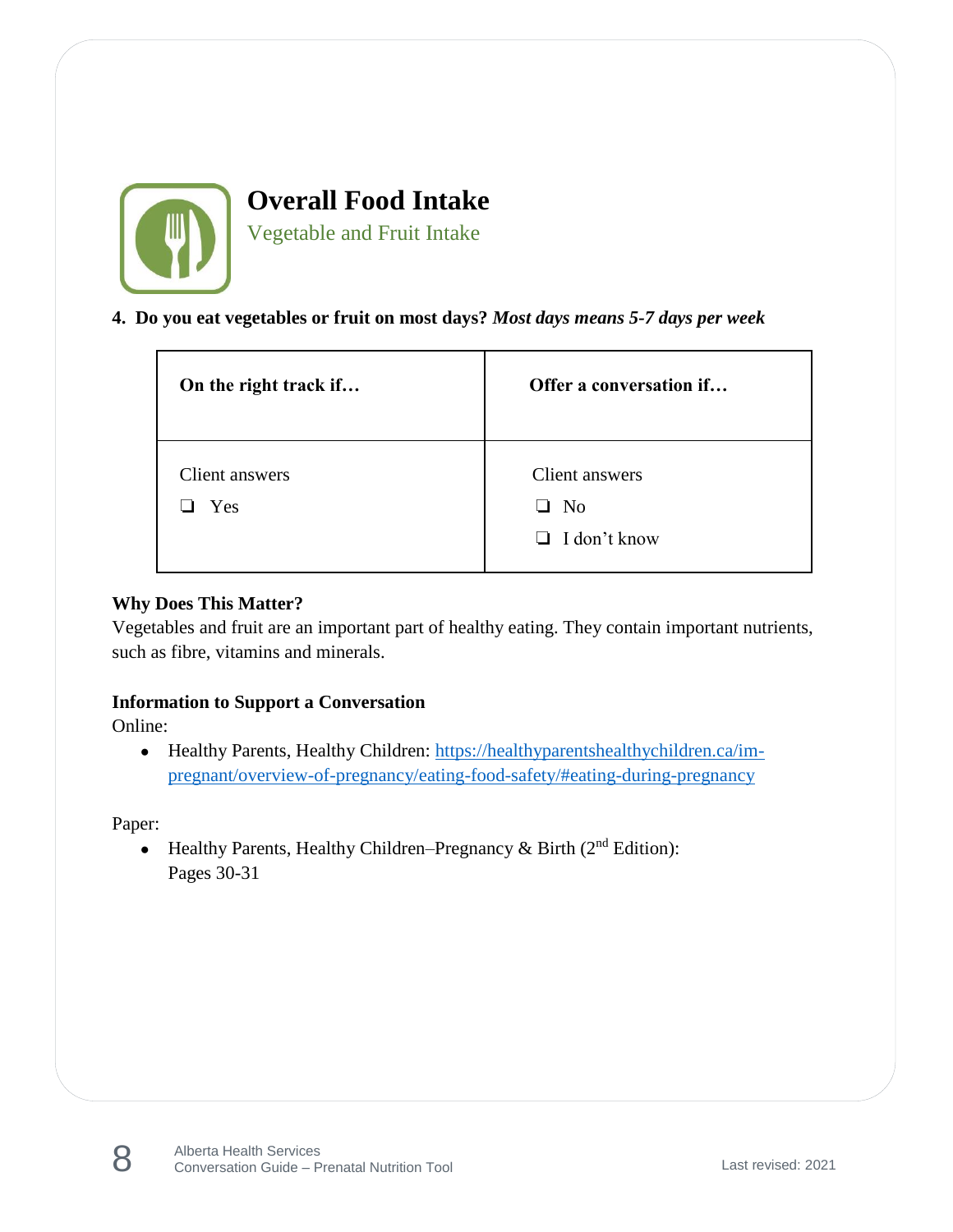

**Grains** 

#### **5. Are the grains you eat white or whole grain?** *Choose one answer.*

| On the right track if         | Offer a conversation if                                                                                  |
|-------------------------------|----------------------------------------------------------------------------------------------------------|
| Client answers<br>Whole grain | Client answers<br>White<br>Both white and whole grain<br>I don't eat grain products<br>⊔<br>I don't know |

#### **Why Does This Matter?**

Whole grain foods are important because they contain nutrients such as fibre. Fibre can be important for preventing and managing constipation, which some women experience during pregnancy. Whole grain foods contain more fibre than white grains.

#### **Information to Support a Conversation**

Online:

• Healthy Parents, Healthy Children: [https://healthyparentshealthychildren.ca/im](https://healthyparentshealthychildren.ca/im-pregnant/overview-of-pregnancy/eating-food-safety/#eating-during-pregnancy)[pregnant/overview-of-pregnancy/eating-food-safety/#eating-during-pregnancy](https://healthyparentshealthychildren.ca/im-pregnant/overview-of-pregnancy/eating-food-safety/#eating-during-pregnancy)

Paper:

• Healthy Parents, Healthy Children–Pregnancy & Birth  $(2<sup>nd</sup> Edition)$ : Pages 30-31, 34, 36

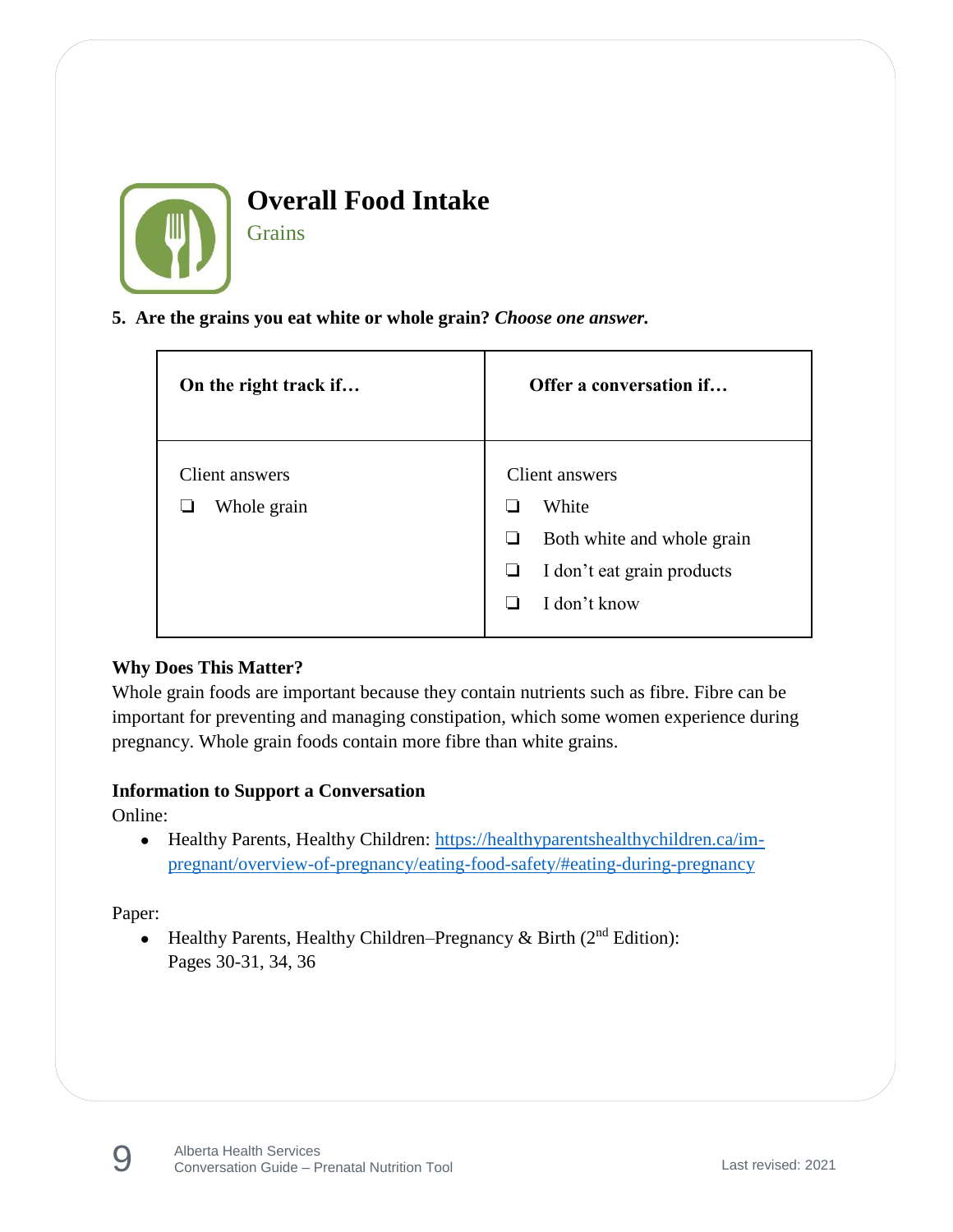

Iron from Food

**6. Do you eat meat, fish, poultry or eggs on most days?** *Most days means 5-7 days per week.*

| On the right track if | Offer a conversation if                                            |
|-----------------------|--------------------------------------------------------------------|
| Client answers<br>Yes | Client answers<br>N <sub>0</sub><br>$\perp$<br>$\Box$ I don't know |

#### **Why Does This Matter?**

Iron is an important nutrient for pregnant clients. More iron is needed to make extra blood during pregnancy. Iron from animal foods is more easily absorbed by the body than iron from other foods.

#### **Information to Support a Conversation**

Online:

• Healthy Parents, Healthy Children: [https://healthyparentshealthychildren.ca/im](https://healthyparentshealthychildren.ca/im-pregnant/overview-of-pregnancy/eating-food-safety/#important-vitamins-and-minerals)[pregnant/overview-of-pregnancy/eating-food-safety/#important-vitamins-and-minerals.](https://healthyparentshealthychildren.ca/im-pregnant/overview-of-pregnancy/eating-food-safety/#important-vitamins-and-minerals) Scroll down to the section called "Important vitamins and minerals"

Paper:

• Healthy Parents, Healthy Children–Pregnancy & Birth  $(2<sup>nd</sup> Edition)$ : Pages 30-31, 34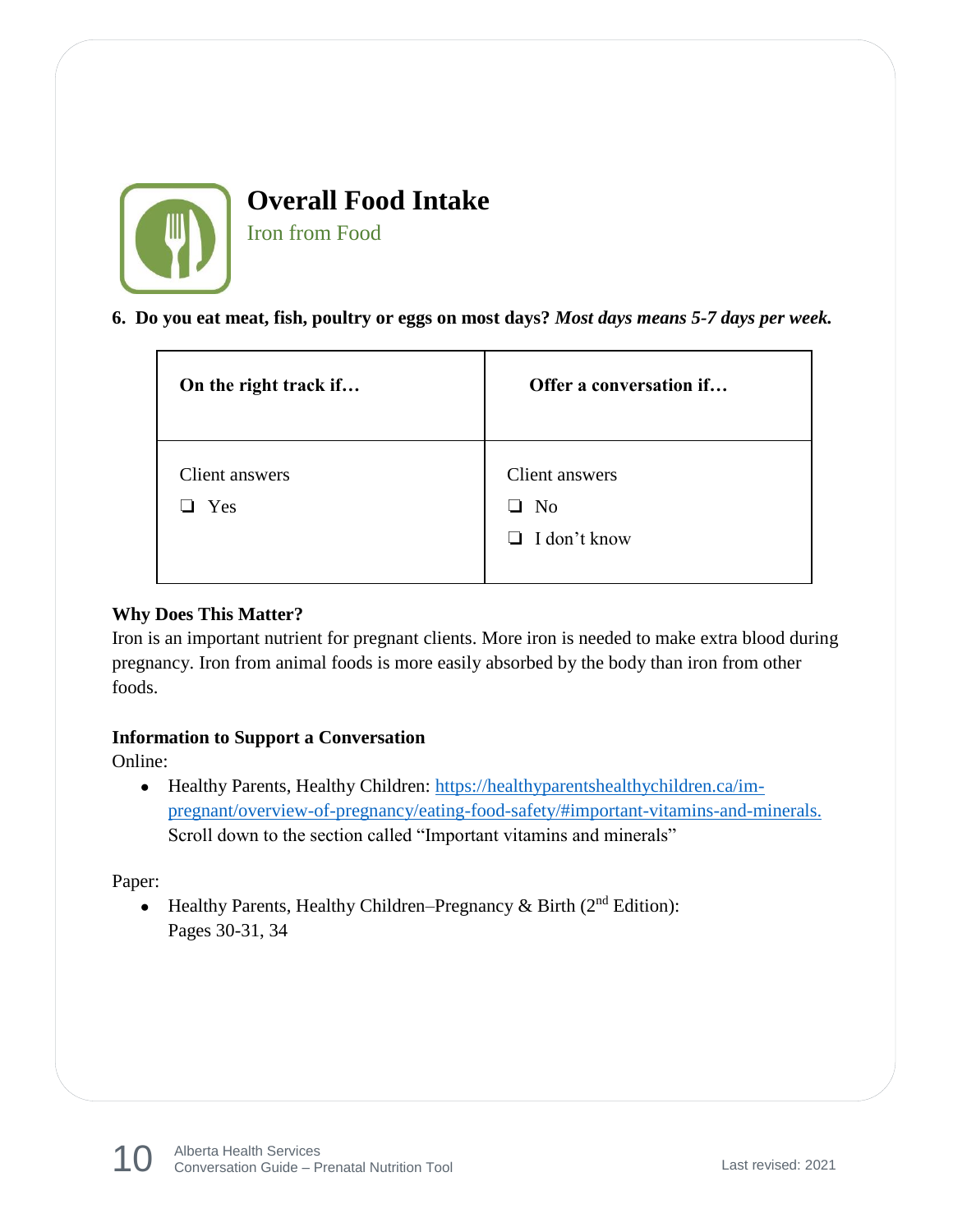

Fish Intake

#### **7. Do you eat fish every week?**

| On the right track if | Offer a conversation if                                    |
|-----------------------|------------------------------------------------------------|
| Client answers<br>Yes | Client answers<br>N <sub>0</sub><br>I don't know<br>$\Box$ |

#### **Why Does This Matter?**

Fish is an important source of healthy fats, which help the development of baby's eyes and brain.

#### **Information to Support a Conversation**

Online:

Healthy Parents, Healthy Children: [https://healthyparentshealthychildren.ca/im](https://healthyparentshealthychildren.ca/im-pregnant/overview-of-pregnancy/eating-food-safety/#important-vitamins-and-minerals)[pregnant/overview-of-pregnancy/eating-food-safety/#important-vitamins-and-minerals](https://healthyparentshealthychildren.ca/im-pregnant/overview-of-pregnancy/eating-food-safety/#important-vitamins-and-minerals) Scroll down to the section called "Omega-3 Fats"

Paper:

• Healthy Parents, Healthy Children–Pregnancy & Birth ( $2<sup>nd</sup>$  Edition): Pages 35-36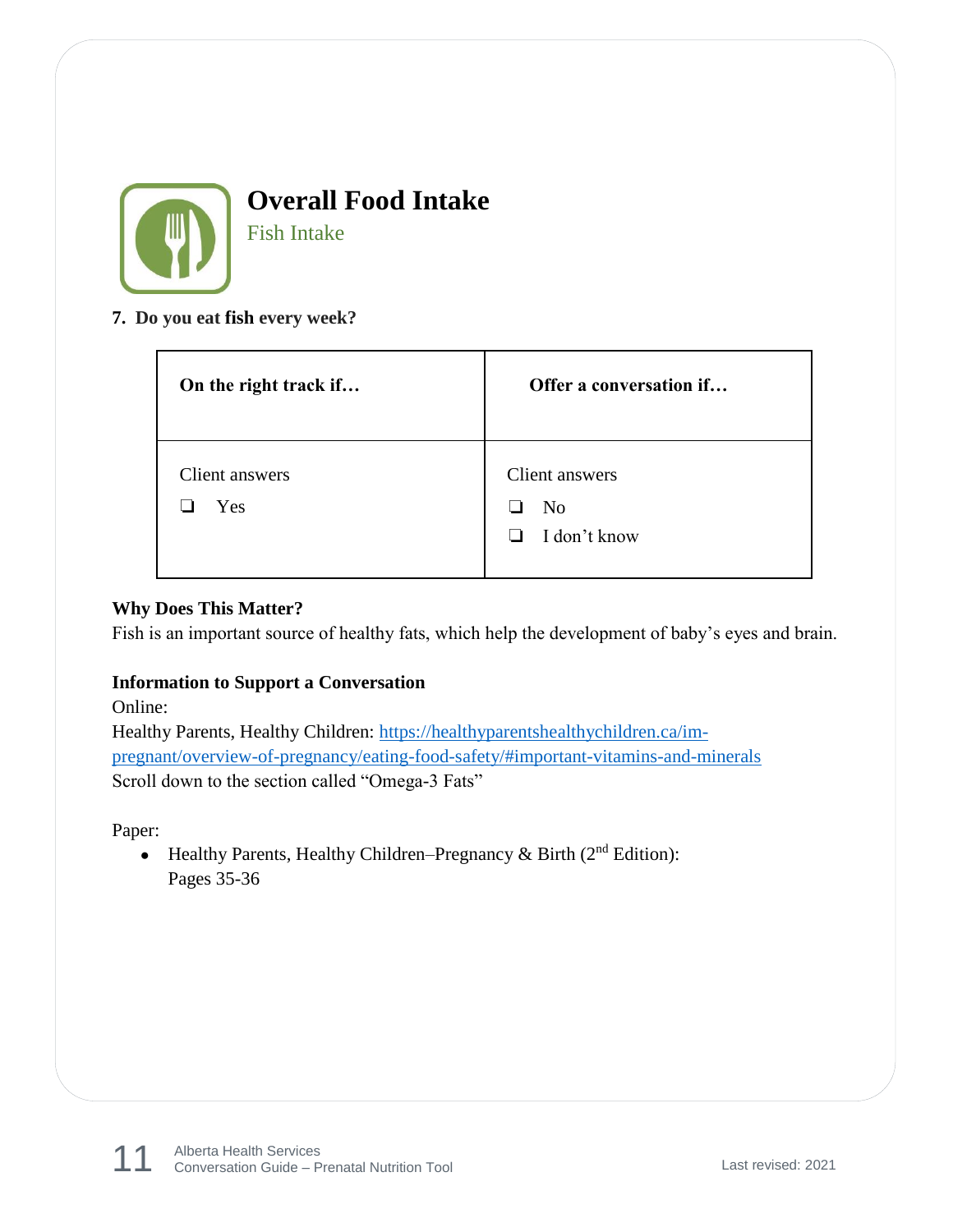

Milk Intake

**8. What describes your intake of milk and dairy products? I am going to read you a list. You may choose more than one answer.** 

**Offer a conversation if…**

Client answers

- ❏ I drink cow's milk
- ❏ I eat dairy products such as cheese, yogurt, kefir
- ❏ I drink plant-based drinks, such as soy or almond
- ❏ I do not drink any cow's milk

#### **Why Does This Matter?**

Cow's milk, dairy products and/or fortified plant-based drinks are needed each day to meet nutrient requirements for calcium and vitamin D during pregnancy. Two cups (500 mL) of milk or fortified plant-based drinks is a practical way to meet calcium needs. Clients who aren't drinking this amount may benefit from further information on foods with calcium.

#### **Information to Support a Conversation**

Online:

• Healthy Parents, Healthy Children: [https://healthyparentshealthychildren.ca/im](https://healthyparentshealthychildren.ca/im-pregnant/overview-of-pregnancy/eating-food-safety/#important-vitamins-and-minerals)[pregnant/overview-of-pregnancy/eating-food-safety/#important-vitamins-and-minerals](https://healthyparentshealthychildren.ca/im-pregnant/overview-of-pregnancy/eating-food-safety/#important-vitamins-and-minerals) Scroll to the section called "Calcium"

Paper:

• Healthy Parents, Healthy Children–Pregnancy & Birth ( $2<sup>nd</sup>$  Edition): Pages 30-31, 35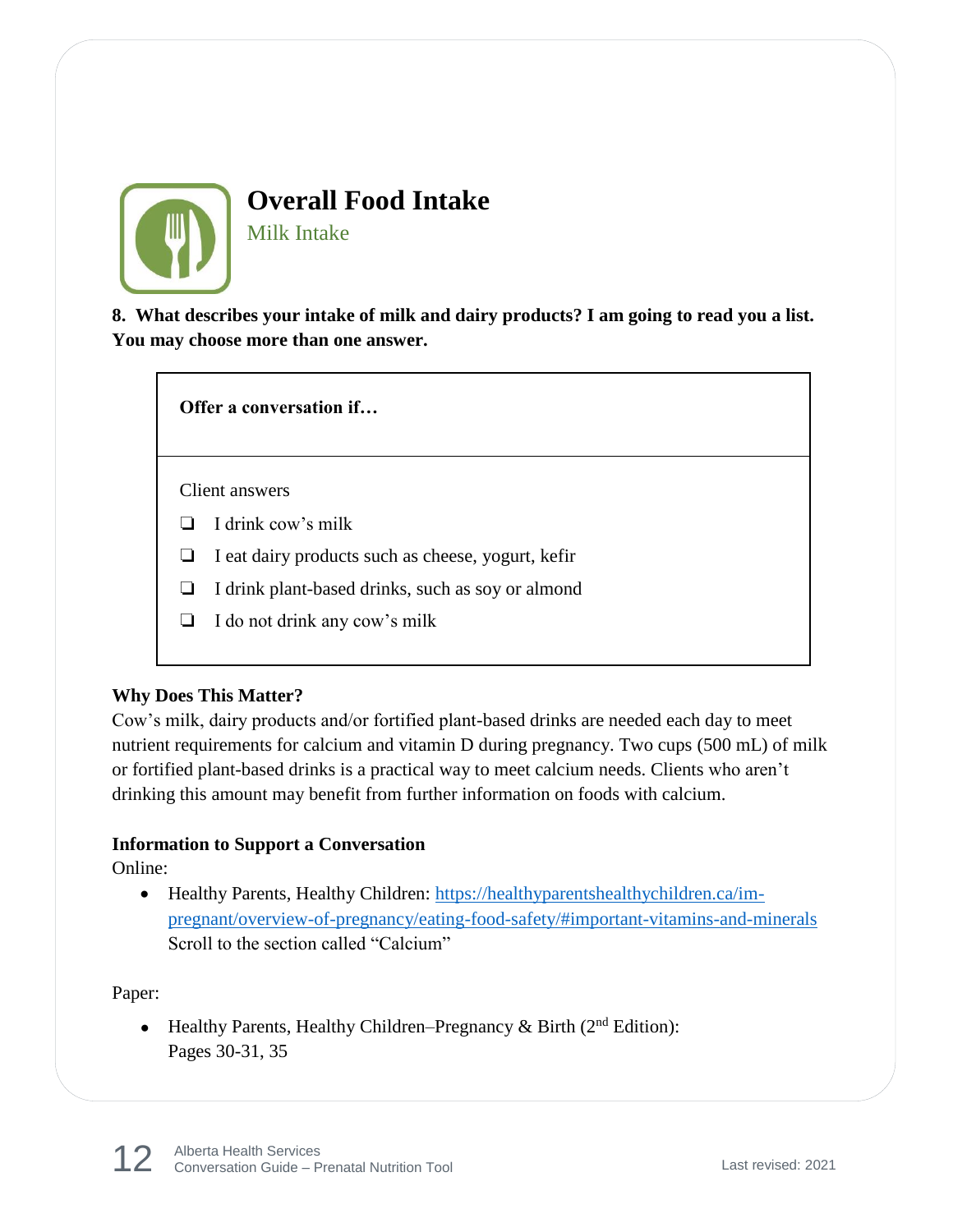

Fluid Intake

#### **9. Do you drink plain water throughout the day?**

| On the right track if        | Offer a conversation if                          |
|------------------------------|--------------------------------------------------|
| Client answers<br>$\Box$ Yes | Client answers<br>No<br>H<br>$\Box$ I don't know |

#### **Why Does This Matter?**

Making healthy drink choices is an important part of healthy food choices during pregnancy. Drinking water throughout the day is recommended.

#### **Information to Support a Conversation**

Online:

● Healthy Parents, Healthy Children: [https://healthyparentshealthychildren.ca/im](https://healthyparentshealthychildren.ca/im-pregnant/overview-of-pregnancy/eating-food-safety/#eating-during-pregnancy)[pregnant/overview-of-pregnancy/eating-food-safety/#eating-during-pregnancy](https://healthyparentshealthychildren.ca/im-pregnant/overview-of-pregnancy/eating-food-safety/#eating-during-pregnancy) Scroll to the section called "Fluids & fibre"

Paper:

• Healthy Parents, Healthy Children – Pregnancy & Birth ( $2<sup>nd</sup>$  Edition): Page 36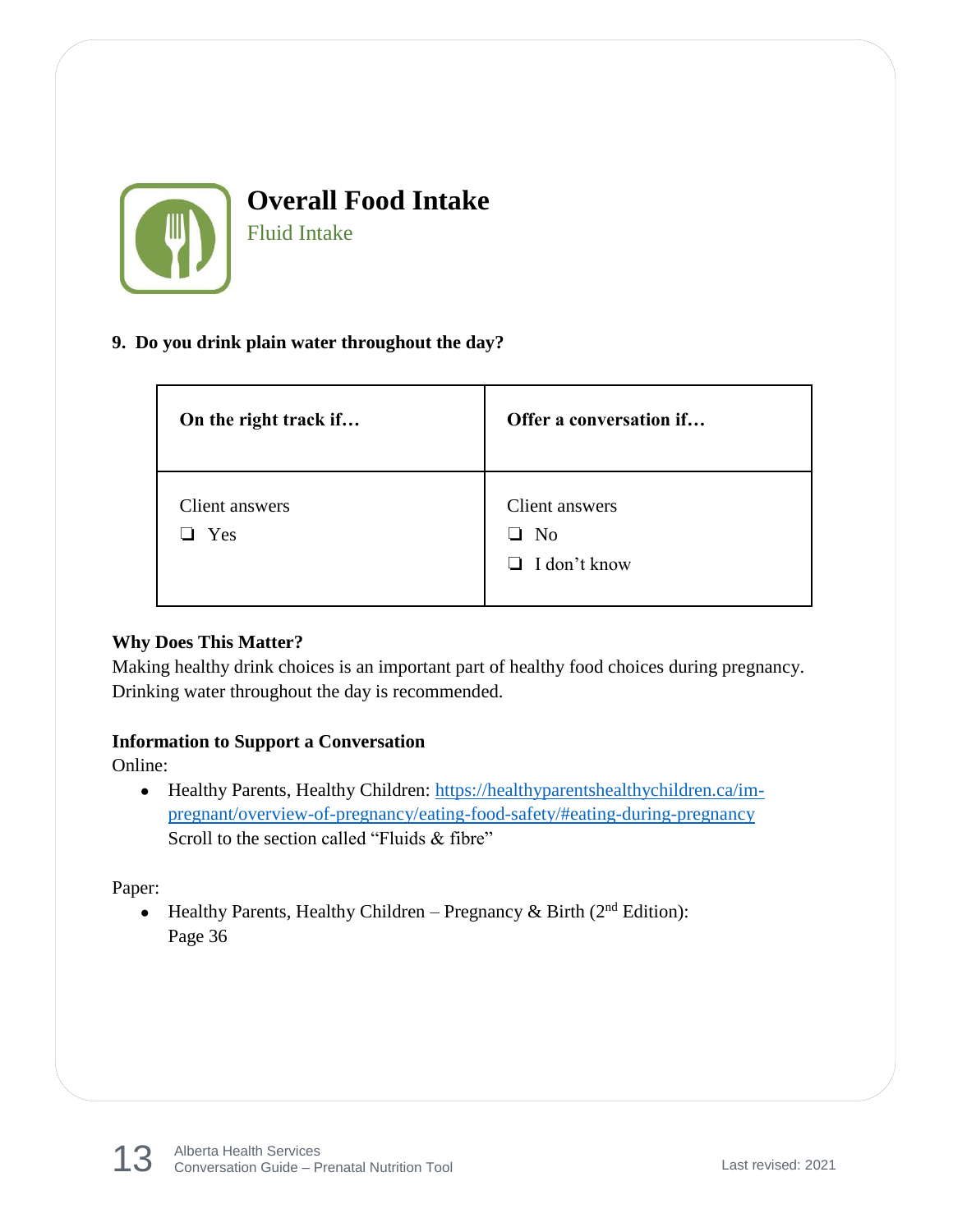

Caffeinated Drinks

#### **10. Do you have drinks with caffeine every day?**

| On the right track if            | Offer a conversation if                             |
|----------------------------------|-----------------------------------------------------|
| Client answers<br>N <sub>0</sub> | Client answers<br>$\Box$ Yes<br>$\Box$ I don't know |

#### **Why Does This Matter?**

Small amounts of caffeine during pregnancy are fine for most people. Pregnant clients are recommended to limit their caffeine intake to 300 mg or less a day, about the amount in 2 cups of regular coffee. Energy drinks have a lot of caffeine in them and are not recommended during pregnancy.

#### **Information to Support a Conversation**

Online:

• Healthy Parents, Healthy Children: [https://healthyparentshealthychildren.ca/im](https://healthyparentshealthychildren.ca/im-pregnant/overview-of-pregnancy/eating-food-safety/#eating-during-pregnancy)[pregnant/overview-of-pregnancy/eating-food-safety/#eating-during-pregnancy](https://healthyparentshealthychildren.ca/im-pregnant/overview-of-pregnancy/eating-food-safety/#eating-during-pregnancy) Scroll to the section called "caffeine, tea and sweeteners"

Paper:

• Healthy Parents, Healthy Children–Pregnancy & Birth ( $2<sup>nd</sup>$  Edition):Page 43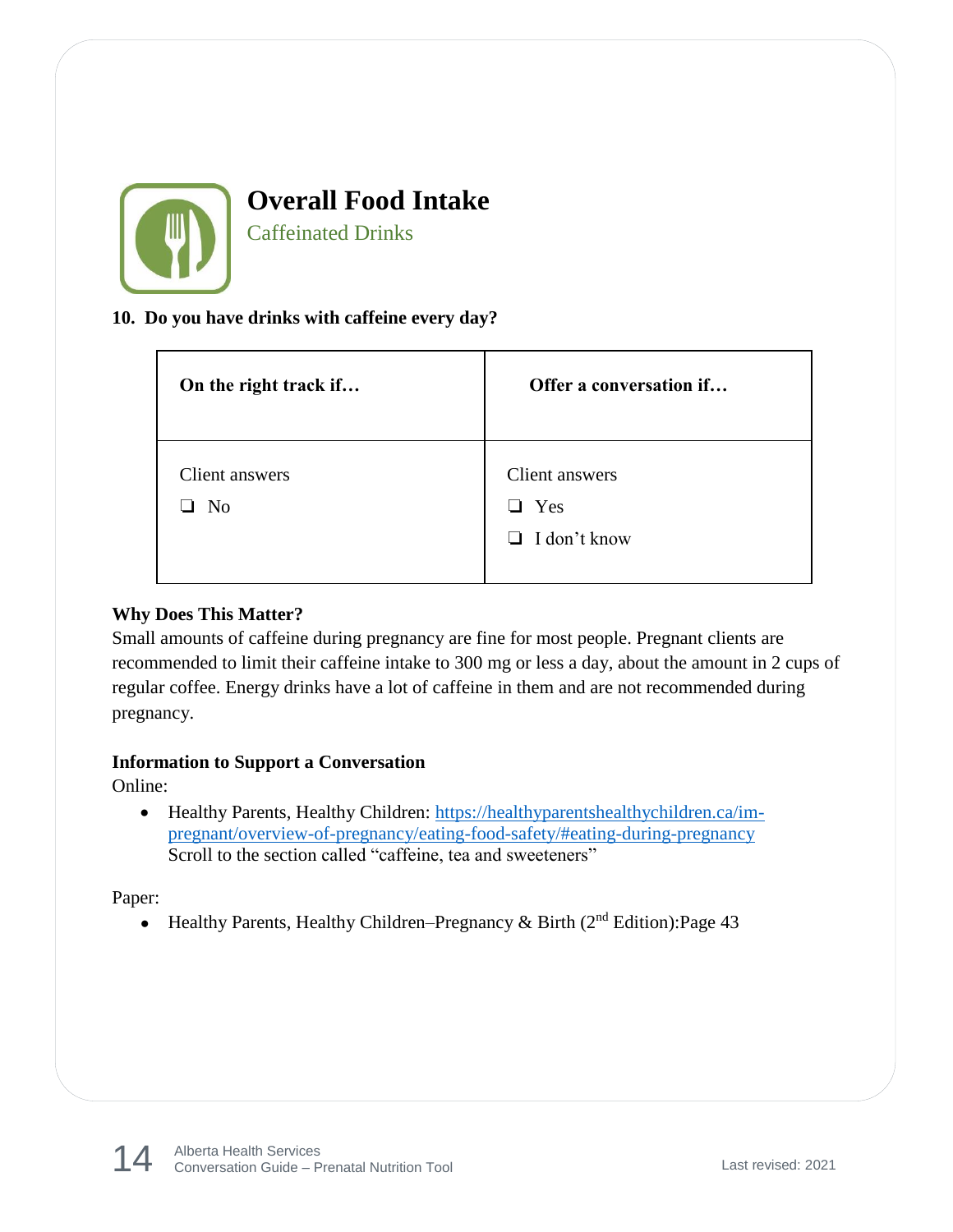

Sugary Drinks

#### **11. Do you have sugary drinks every day?**

| On the right track if            | Offer a conversation if                                        |
|----------------------------------|----------------------------------------------------------------|
| Client answers<br>N <sub>0</sub> | Client answers<br>Yes<br>$\blacksquare$<br>$\Box$ I don't know |

#### **Why Does This Matter?**

Sugary drinks are not a good source of nutrition. Sometimes when a client has a lot of sugary drinks in the diet, they may be missing out on other healthy foods.

#### **Information to Support a Conversation**

Online:

• Healthy Parents, Healthy Children: [https://healthyparentshealthychildren.ca/im](https://healthyparentshealthychildren.ca/im-pregnant/overview-of-pregnancy/eating-food-safety/#eating-during-pregnancy)[pregnant/overview-of-pregnancy/eating-food-safety/#eating-during-pregnancy](https://healthyparentshealthychildren.ca/im-pregnant/overview-of-pregnancy/eating-food-safety/#eating-during-pregnancy) Scroll to the sections called "Fluids and fibre" or "Caffeine, tea, and sweeteners"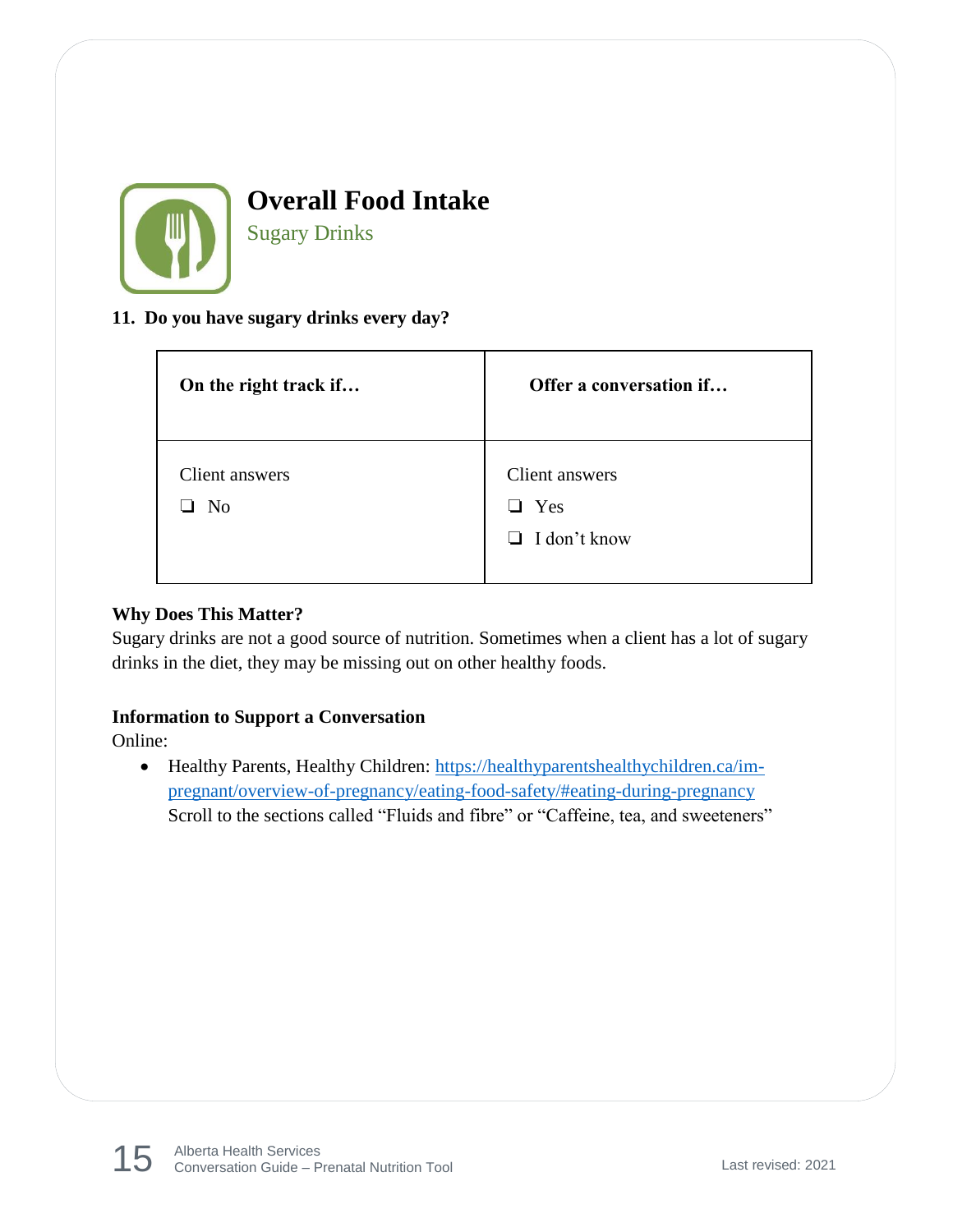

Length of Time between Meals and Snacks

#### **12. Do you eat or snack every 3 hours when you are awake?**

| On the right track if | Offer a conversation if           |
|-----------------------|-----------------------------------|
| Client answers        | Client answers                    |
| Yes                   | No<br>ப<br>I don't know<br>$\Box$ |
|                       |                                   |

#### **Why Does This Matter?**

Eating every few hours gives a pregnant woman and her baby a steady supply of nutrients.

#### **Information to Support a Conversation**

Online:

• Healthy Parents, Healthy Children: [https://healthyparentshealthychildren.ca/im](https://healthyparentshealthychildren.ca/im-pregnant/overview-of-pregnancy/eating-food-safety/#eating-during-pregnancy)[pregnant/overview-of-pregnancy/eating-food-safety/#eating-during-pregnancy](https://healthyparentshealthychildren.ca/im-pregnant/overview-of-pregnancy/eating-food-safety/#eating-during-pregnancy)

Paper:

• Healthy Parents, Healthy Children – Pregnancy & Birth ( $2<sup>nd</sup>$  Edition): Page 30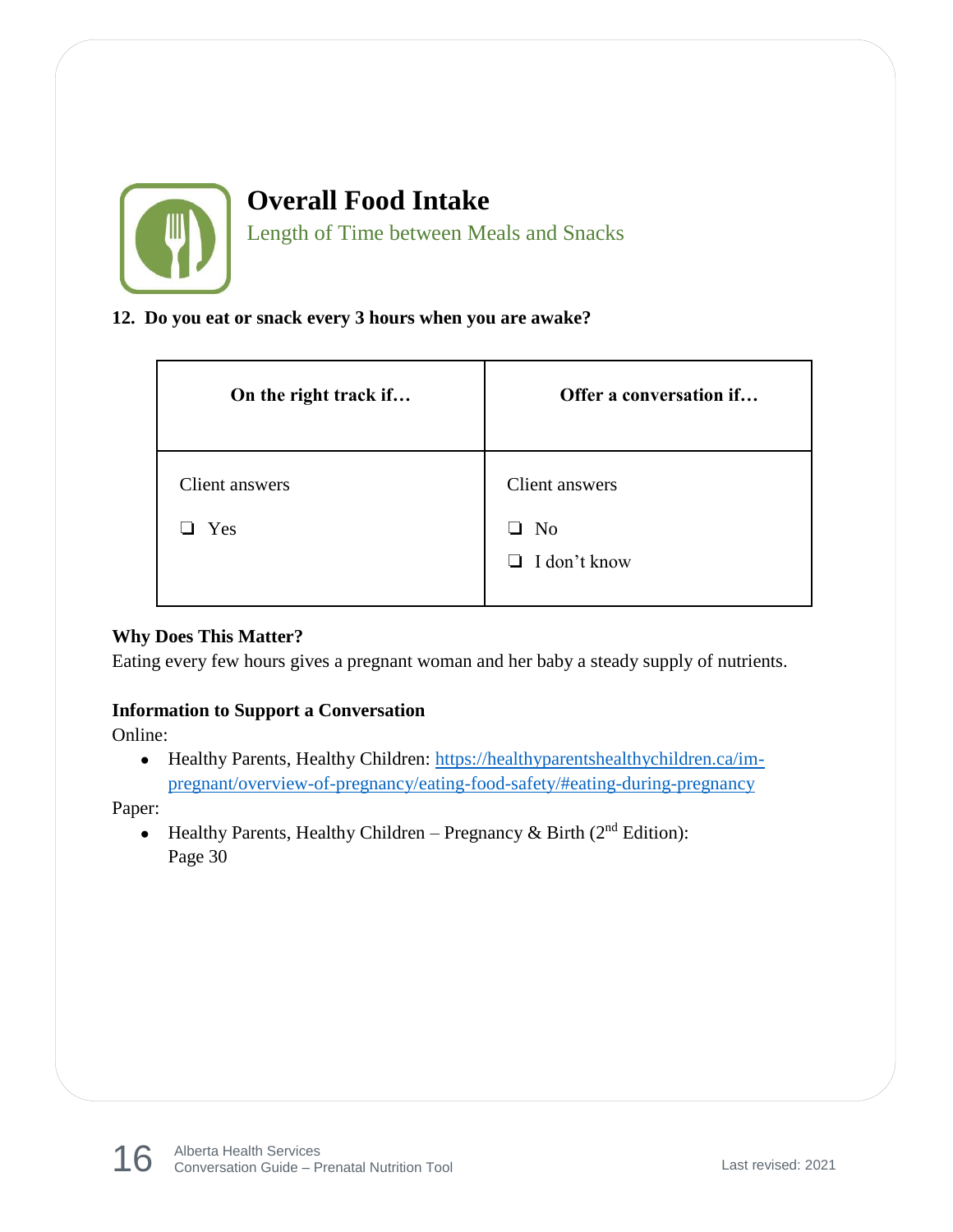

Food Safety

#### **13. Are you aware of the foods that are not safe to eat while you are pregnant?**

| On the right track if | Offer a conversation if                                                   |
|-----------------------|---------------------------------------------------------------------------|
| Client answers<br>Yes | Client answers<br>N <sub>o</sub><br>$\blacksquare$<br>$\Box$ I don't know |

#### **Why Does This Matter?**

There are many foods that are not safe to eat in pregnancy. During pregnancy, the ability to fight off infections is decreased.

#### **Information to Support a Conversation**

Online:

• Healthy Parents, Healthy Children: [https://healthyparentshealthychildren.ca/im](https://healthyparentshealthychildren.ca/im-pregnant/overview-of-pregnancy/eating-food-safety/#food-safety)[pregnant/overview-of-pregnancy/eating-food-safety/#food-safety](https://healthyparentshealthychildren.ca/im-pregnant/overview-of-pregnancy/eating-food-safety/#food-safety)

Paper:

• Healthy Parents, Healthy Children–Pregnancy & Birth  $(2<sup>nd</sup> Edition)$ : Page 38-42